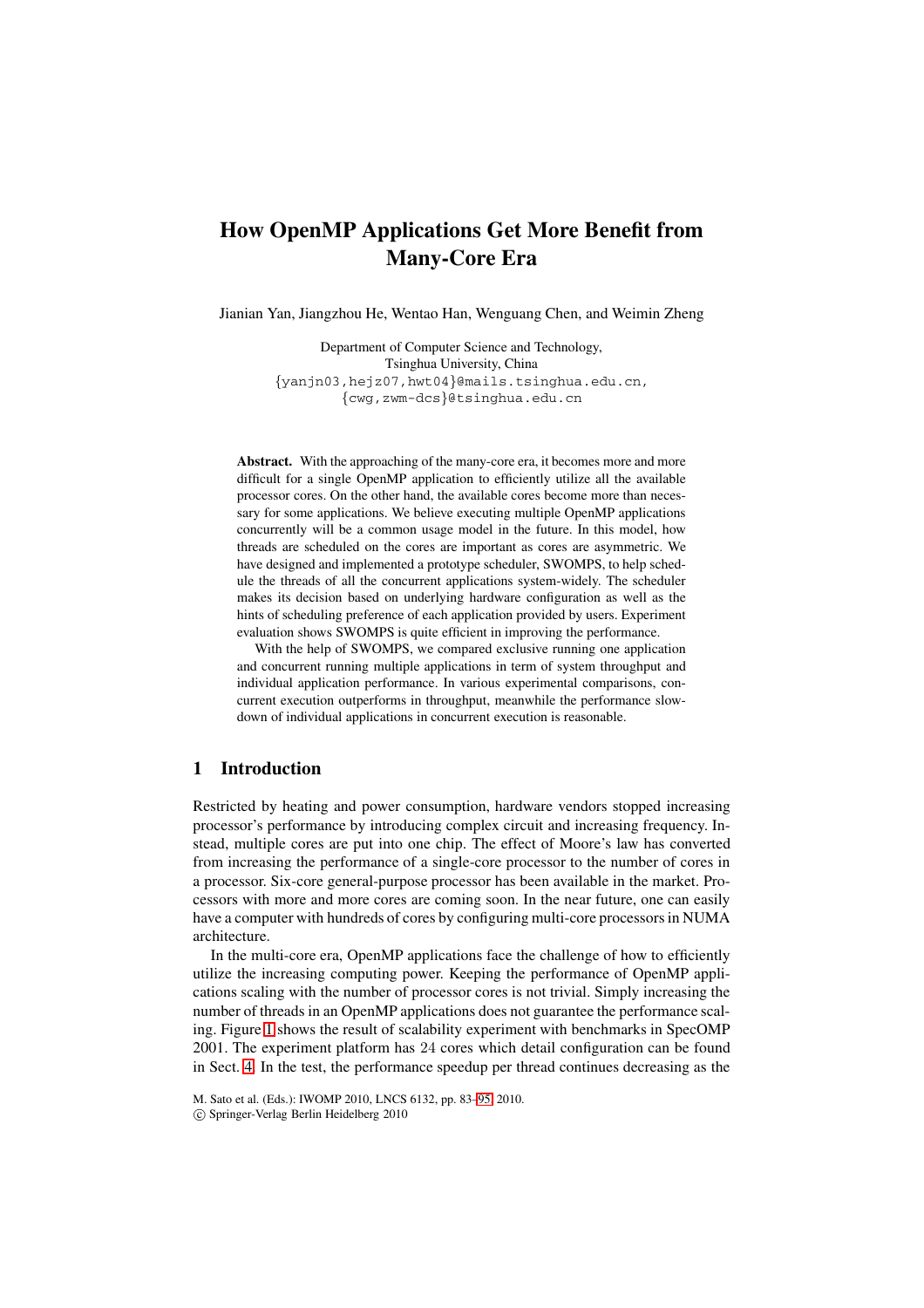number of threads grows, as showed in Fig. 1b. And for some benchmarks, for example *314.mgrid*, *318.galgel* and *320.equake* showed in Fig. 1a, performance with 24 threads is even worse than performance with 16 threads. Writing well scaling applications requires sophisticated techniques and wide range of knowledge from hardware architecture to application domain. And theor[etica](#page-1-1)lly, according to Amdahl's law, even for perfectly written applications, the existence of serialized [por](#page-1-2)tion in the application limits the benefit that can be obtained by parallel execution, no matter how many cores are available.

<span id="page-1-2"></span><span id="page-1-0"></span>

<span id="page-1-1"></span>**Fig. 1.** Performance Scaling with Various OMP Threads

Single OpenMP application has difficulty to efficiently utilize the increasing processor cores. On the other side, for some applications, it is unnecessary to utilize as many as the available cores. We believe multiple OpenMP applications executing concurrently will be a common usage model in the future. In this model, which cores the threads of an application are executing on will be an important factor to the performance. In a computer with multi-core processors configured in NUMA architecture, the cores are asymmetric. Cores in the same processor share the last level cache and have the same local memory while cores in different processors do not. An improper scheduling of threads on the cores will harm the performance of not only the application itself, but also other applications concurrently running on the computer.

We have designed and implemented a prototype scheduler SWOMPS (**S**ystem-**W**ide **O**pen**MP** application **S**cheduler) to help schedule the threads of all concurrent applications system-widely. The scheduler makes its decision based on underlying hardware configuration as well as the hints of scheduling preference of each application provided by users. It will dynamically schedule the threads whenever an application comes to run or exits.

With the help of SWOMPS, we compared exclusive running one application and concurrent running multiple applications in term of system throughput and individual application performance. We take two application concurrently running for example. In various experimental comparisons, concurrent execution outperforms in throughput, meanwhile the performance slowdown of individual application in concurrent execution is reasonable.

The rest of the paper is organized as follows: Section 2 introduces two observations from the practical experience with OpenMP applications that guide the scheduler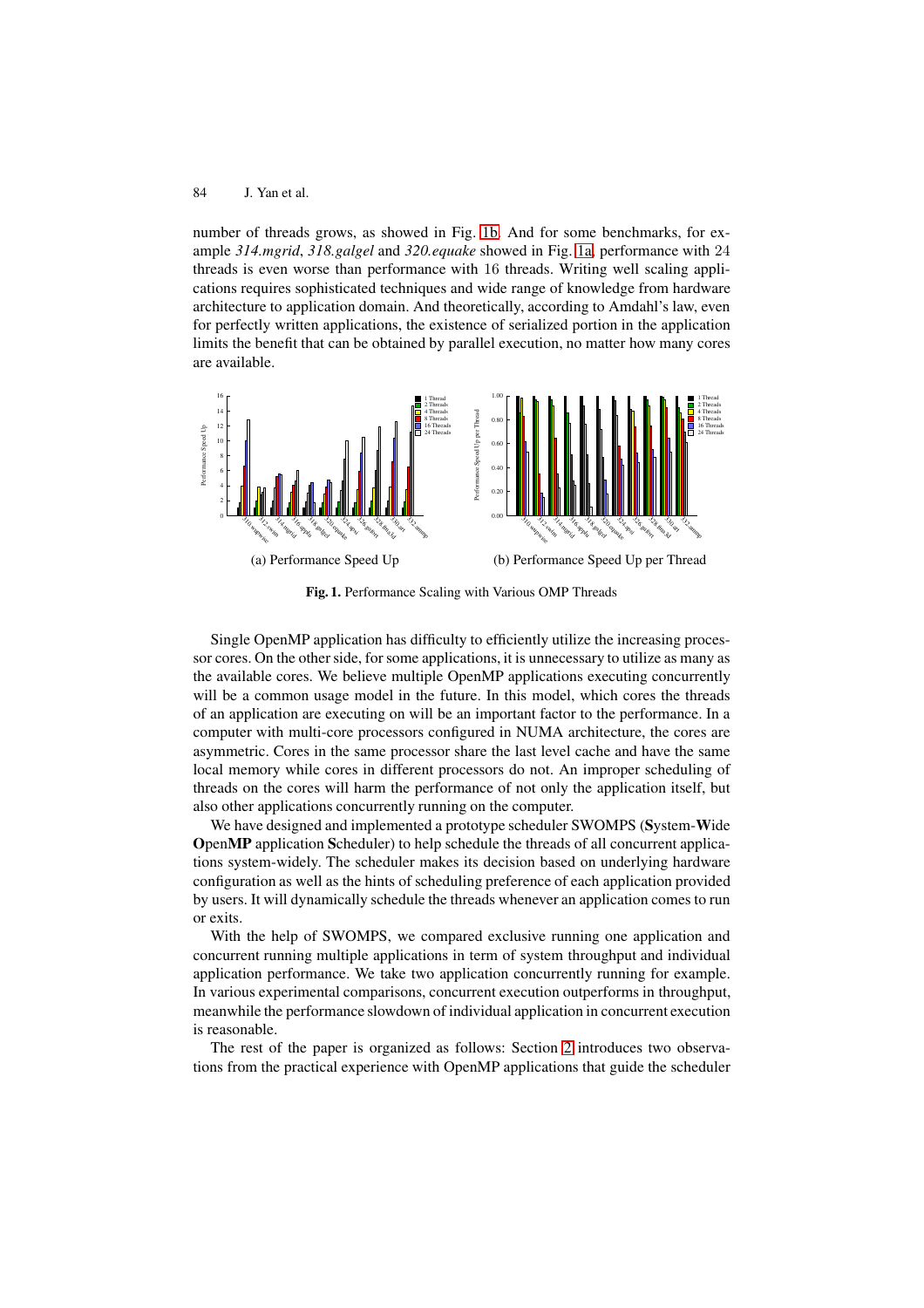design. Section 3 introduces the design and implementation of SWOMPS scheduler. Section 4 evaluates the scheduler and Sect. 5 compares the exclusive running model and the concurrent running model. Related work is introduced in Sect. 6 and Sect. 7 concludes the paper.

# **2 Pr[ac](#page-6-0)tical Observations**

## **2.1 Binding a Thread to a Core Will Improve Application Performance**

<span id="page-2-1"></span>Modern operating systems provide system calls with which user can specify a core that a thread is running on, which is also known as binding a thread to a core. OpenMP programmer usually binds each thread to a distinct core which will results in a better performance. Table 1 gives the execution time of the benchmarks with and without thread binding. Each benchmark is compiled with Open64 at O3 optimizing level, and running with 24 threads. The detail of the experiment environment can be found in Sect. 4. The last column of Table 1 shows the performance improvement due to thread binding. As we can [se](#page-2-0)e, the performance improvement ranging from 0*.*2% to 31*.*4%. There are two major sources of the performance improvement. Binding a thread avoids cache warming up when it is scheduled to a new core. And binding a thread keeps a core [clo](#page-6-0)se to the data that it oper[ate](#page-2-0)s in the NUMA architecture.

| THE CAU DIRECTION |                    |        |             | ווטע |
|-------------------|--------------------|--------|-------------|------|
| Benchmark         | Execution Time (s) |        |             |      |
|                   | No Binding Binding |        | Perf. Impr. | Ber  |
| 310.wupwise       | 190.13             | 170.36 | 11.6%       | 310  |
| 312.swim          | 405.21             | 401.94 | $0.8\%$     | 312  |
| $314$ .mgrid      | 660.11             | 523.93 | 26.0%       | 314  |
| 316.applu         | 228.76             | 227.93 | 0.4%        | 316  |
| 318.galgel        | 1192.54            | 939.25 | 27.0%       | 318  |

**Table 1.** Execution Time Comparison of Thread Binding

|           | Table 2. Scheduling Preference of Each |  |  |
|-----------|----------------------------------------|--|--|
| Benchmark |                                        |  |  |

<span id="page-2-0"></span>

| Benchmark   | Execution Time (s) |        |             |                    |         | Execution Time (s) |             |  |
|-------------|--------------------|--------|-------------|--------------------|---------|--------------------|-------------|--|
|             | No Binding Binding |        | Perf. Impr. | <b>Benchmark</b>   | Scatter | Gather             | Perf. Impr. |  |
| 310.wupwise | 190.13             | 170.36 | 11.6%       | 310.wupwise 259.15 |         | 324.8              | 25.33%      |  |
| 312.swim    | 405.21             | 401.94 | $0.8\%$     | $312$ .swim        | 363.75  | 780.18             | 114.48%     |  |
| 314.mgrid   | 660.11             | 523.93 | 26.0%       | 314.mgrid          | 482.39  | 908.16             | 88.26%      |  |
| 316.applu   | 228.76             | 227.93 | $0.4\%$     | $316$ .applu       | 254.71  | 395.16             | 55.14%      |  |
| 318.galgel  | 1192.541           | 939.25 | 27.0%       | 318.galgel         | 616.53  | 676.9              | 9.79%       |  |
| 320.equake  | 148.59             | 121.95 | 21.8%       | 320.equake         | 129.54  | 179.15             | 38.30%      |  |
| 324.apsi    | 118.91             | 112.86 | 5.4%        | $324$ .apsi        | 194.48  | 179.64             | 8.26%       |  |
| 326.gafort  | 311.10             | 310.53 | 0.2%        | 326.gafort         | 479.53  | 641.55             | 33.79%      |  |
| 328.fma3d   | 222.95             | 199.97 | 11.5%       | 328.fma3d          | 290.59  | 377.77             | 30.00%      |  |
| 330.art     | 179.70             | 136.79 | 31.4%       | 330.art            | 206.66  | 244.03             | 18.08%      |  |
| 332.ammp    | 320.40             | 302.94 | 5.8%        | $332$ .ammp        | 510.3   | 490.78             | 3.98%       |  |

### **2.2 Different Applications Have Different Scheduling Preferences**

Nowadays, most shared memory computers are configured in NUMA architecture. A processor can access its own *local memory* faster than non-local memory. A processor again contains several cores and cores in the same processor usually share the last level cache. The processor cores are asymmetric. Different OpenMP applications may have different thread scheduling preferences on the cores. Table 2 gives the results of a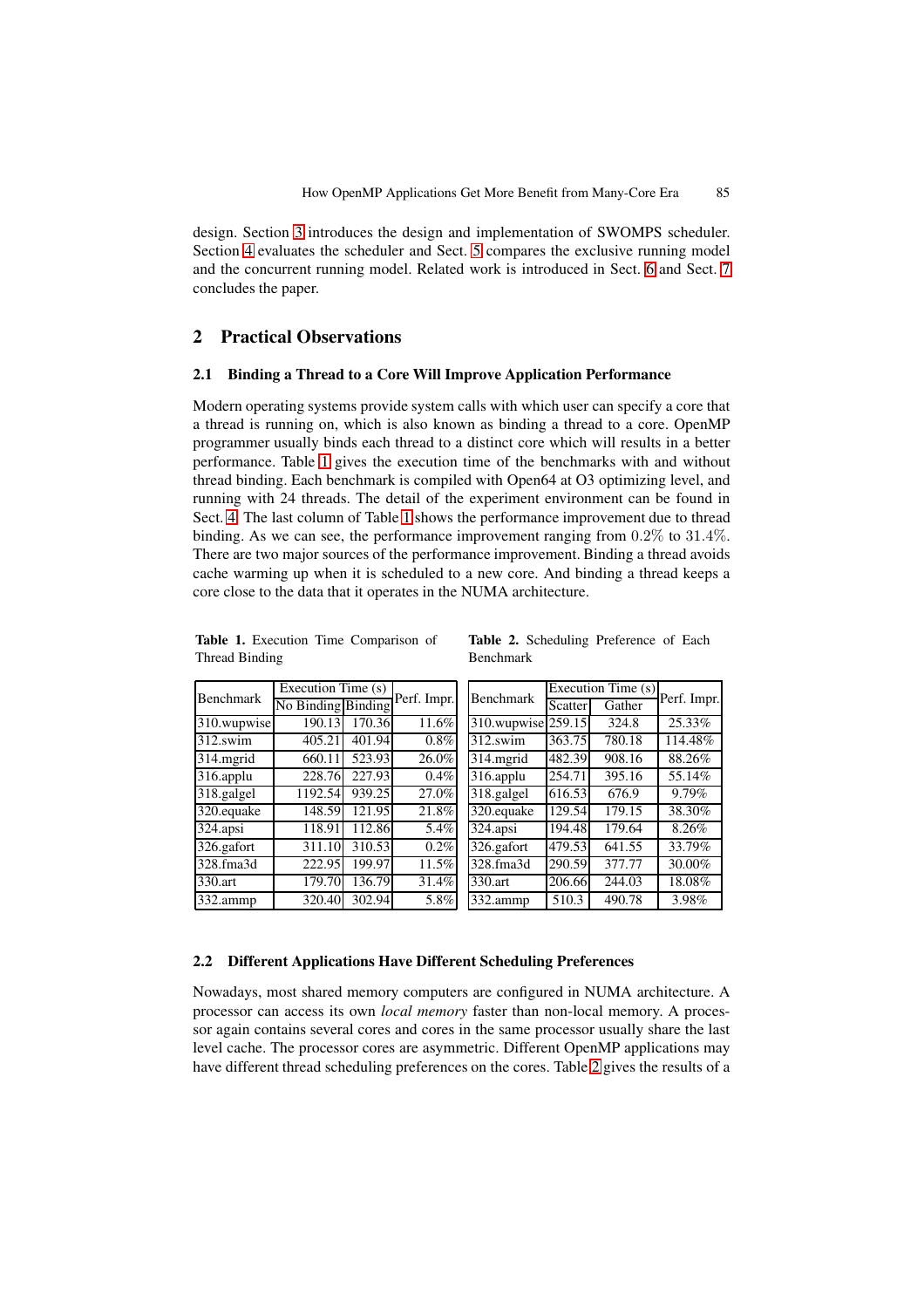scheduling preference experiment. The experiment runs on a computer with four processors, and each processor has six cores. A processor has 6M L3 cache that is shared amoung the 6 cores. In the experiment, each benchmark runs with 12 threads. In the *Scatter* scheduling, the 12 threads are scheduled onto 4 processors, each processor has 3 threads running on it. While in the *Gather* scheduling, the 12 threads are scheduled onto 2 processors, each processor has 6 threads running on it. In the scatter scheduling, the amount of shared cache per thread is larger and so are the memory bandwidth to local memory. In the gather scheduling, communication has lower cost as more threads are sharing the L3 cache, and more cores are sharing the same local memory that reduces the chance to access remote memory. Data in the *Perf. Impr.* column in Tab. 2 gives the performance improvements if an application is scheduled in favor of its preference versus against its preference. The observed performance improvements range from 3*.*98% to 114*.*48%. The experiment results indicate that different applications have different scheduling preferences. The performance improvement due to being properl[y s](#page-2-0)cheduled varies from application to application.

# **3 SWOMPS: Design and Implementation**

## **3.1 Scheduling Requirements**

Learning from the experience introduced in Sect. 2, we believe a scheduler is needed to help improve application performance and the whole system's efficiency. The scheduler should fulfill the following requirements:

**– The scheduler should be system-wide tha[t](#page-2-1) [it](#page-2-1) could schedule multiple applications running currently**

General OpenMP applications could not perfectly scale with the increasing of processor cores. When the number of available cores exceeds the requirements of a single OpenMP application, it is necessary to share the computer among multiple applications. A scheduler supporting multiple concurrently running applications is needed.

**– The scheduler should have respect for applications' scheduling preferences and resolve possible preference conflicts**

Each OpenMP application has its specific scheduling preference. The scheduler should be aware of it and perform scheduling accordingly. When the scheduling preferences of concurrently running applications conflict, the scheduler should resolve the conflicts in favor of specific optimizing goal. For example, one way to optimize the system throughput is to weight each applications by the performance impact of its preferred scheduling, and satisfy the applications in the descending order.

**– Each thread should be bound to a core and this binding should be kept as long as possible**

Scheduler should bind each thread to a specific core to favor its memory access. However, scheduler might need to reschedule the bindings when a new application comes to run or an application terminates. Rebinding a thread to a new core will need to warm up the cache again and may increase memory accesses to non-local memory. When the scheduler needs to adjust its previous scheduling, it should find a scheduling plan that rebinds previous threads as few as possible.

<sup>86</sup> J. Yan et al.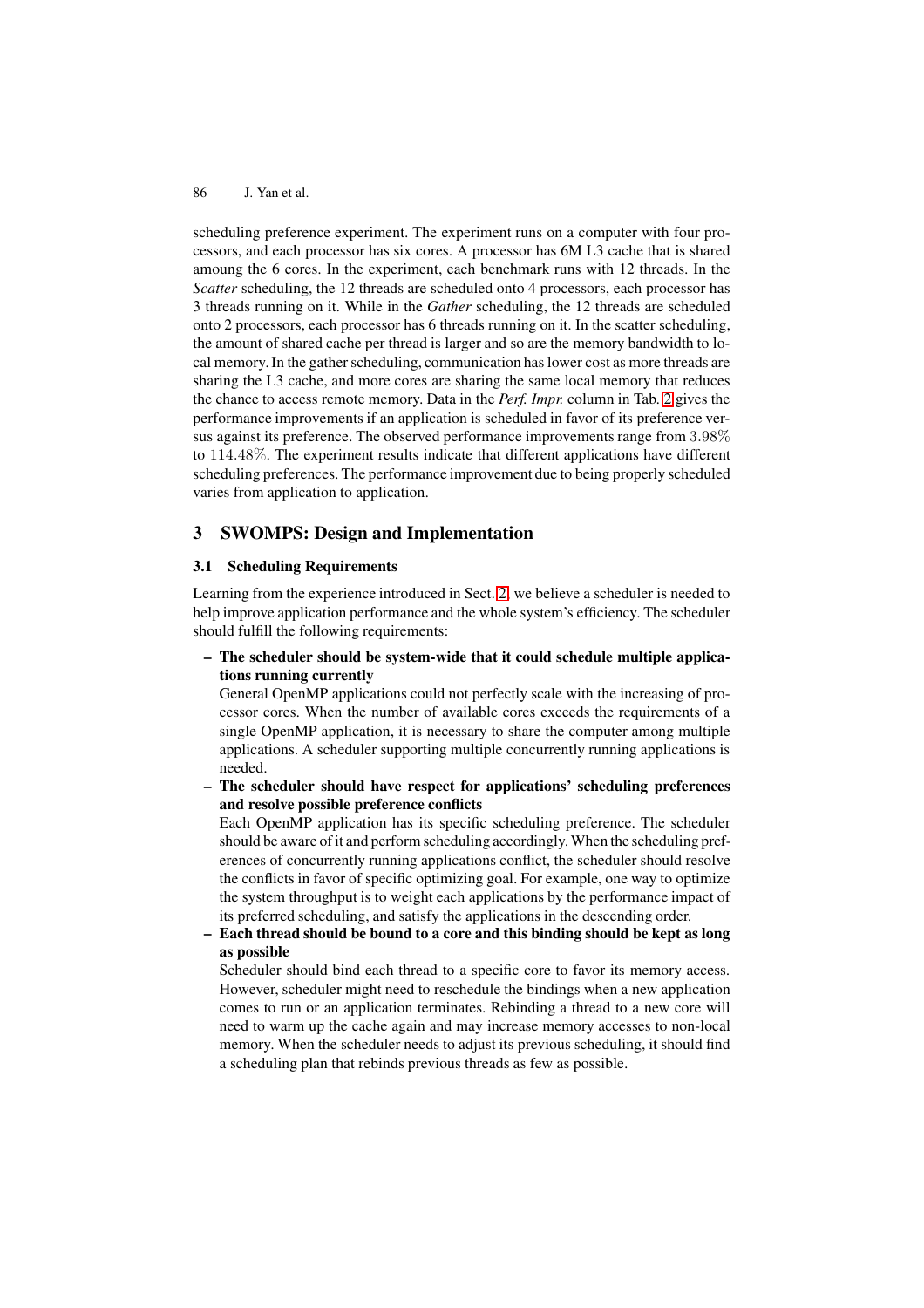<span id="page-4-0"></span>

**Fig. 2.** SWOMPS Architecture

### **3.2 SWOMPS Work Flow**

We have designed a prototype scheduler, SWOMPS (**S**ystem-**W**ide **O**pen**MP** application **S**cheduler) according to the observations introduced previously. Figure 2 shows how SWOMPS cooperates with other parts in the system. And its work flow is as following:

- 1. SWOMPS starts as a daemon. It inquiriesthe hardware configuration and i[nit](#page-4-0)ializes internal system model.
- 2. An application reports its scheduling preference to a database when it starts execution. The scheduling preference is described as an integer. The negative value indicates the application prefers scatter-scheduling, and the positive value indicates the application prefers gather-scheduling. The absolute value of the integer indicates the potential performance impact if the application is properly scheduled. The preference may vary with underlying system, it should not be hard coded. In our prototype implementation, the scheduling preference is stored in an environment variable. Moreover, for many real world applications, the preference may vary due to the alternation of different computational kernels. We use an overall preference for each application for simplicity.
- 3. OpenMP runtime library inquiries the scheduling preference after creating threads pool. It sends the preference as well as application process ID and thread IDs to SWOMPS.
- 4. When the application terminates, OpenMP runtime library sends the process ID to SWOMPS.
- 5. SWOMPS generates a scheduling plan whenever it receives a message. The scheduling plan for each process is calculated according to the current states of the system and the changes of the work load, either a group of threads start execution or they terminate. And the plan is carried out with the help of operating system.

### **3.3 Scheduling Algorithm**

There are two phases in the scheduling algorithm of SWOMPS. The first phase assigns the core quota in each processor to the applications that they can bind their threads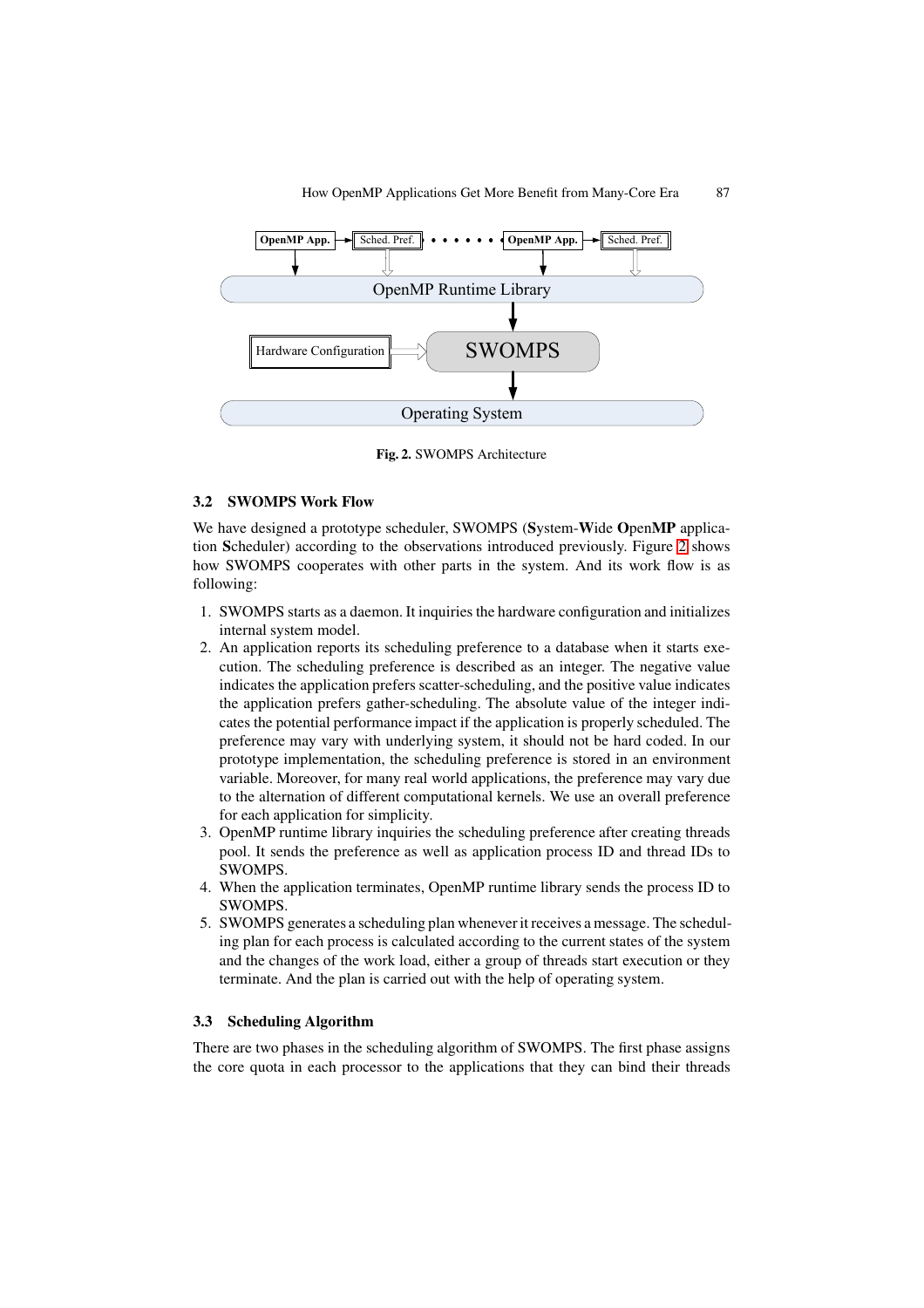onto, which is described in Algo. 1. The second phase decides the actual thread-core bindings, and it is described in Algo. 2.

#### <span id="page-5-0"></span>**Algorithm 1.** Assign Core-Quota o[f E](#page-5-0)ach Processor to Applications **Input**: *Pref* (*app*) : scheduling preference of [app](#page-6-1)lication *app* **Input**: *PrevCoreQuota*(*app, p*) : In the previous scheduling, how many threads of application *app* had been bound to cores in processor *p* **Result**: *CoreQuota*(*app, p*) : In the new scheduling, how many threads of application *app* could be bound to cores in processor *p* **1**  $m \leftarrow$ number of total processor cores; **2 foreach** *application,*  $app$ , in descending order of  $|Pref(ap)|$  **do**<br>**3**  $|$  *Candidate*  $Cnt(ap) \leftarrow min\{m$ , number of threads in **3** *CandidateCnt*(*app*) ← min{*m*, number of threads in *app*};<br> **4** *m* ← *m* – *CandidateCnt*(*ann*): **4**  $m \leftarrow m - CandidateCnt(app);$ <br>**5 foreach** processor, *n*, **do**  $AvailableCnt(np)$ ; **5 foreach** processor, *p*, **do**  $AvailableTreeCnt(p) \leftarrow$  number of cores in *p* ;<br>**6 foreach** application, *app*, in descending order of  $|Pref(app)|$  **do <sup>6</sup> foreach** application, *app*, in descending order of <sup>|</sup>*Pref* (*app*)<sup>|</sup> **do 7 foreach** processor, *p*, **do**  $CoreQuota(ap, p) \leftarrow 0;$ <br>**8**  $n \leftarrow CandidateCnt(ann)$ : **8** *n* ← *CandidateCnt*(*app*);<br>**9 while** *n* > 0 **do 9 while**  $n > 0$  **do**<br>**10 b**  $p_0 \leftarrow \text{ar}$ 10  $p_0 \leftarrow \arg \max_{p} \langle AvailableOreCnt(p), PrevCoreQuota(app, p) \rangle;$ **11 if**  $Pref(app) > 0$  **then**<br>**12 i**  $t \leftarrow 1$ : **12 d l t** ← 1;<br>**13 else 13 else 14**  $t \leftarrow min\{n, AvailableoreCnt(p_0)\};$ <br>**15**  $AvailableoreCnt(p_0) \leftarrow AvailableoreCnt(p_0)$ **15**  $A\text{value} \qquad \text{Area} \cdot \text{Area} \cdot \text{Area} \cdot \text{Area} \cdot \text{Area} \cdot \text{Area} \cdot \text{Area} \cdot \text{Area} \cdot \text{Area} \cdot \text{Area} \cdot \text{Area} \cdot \text{Area} \cdot \text{Area} \cdot \text{Area} \cdot \text{Area} \cdot \text{Area} \cdot \text{Area} \cdot \text{Area} \cdot \text{Area} \cdot \text{Area} \cdot \text{Area} \cdot \text{Area} \cdot \text{Area} \cdot \text{Area} \cdot \text{Area} \cdot \text{Area} \cdot \text{Area} \cdot \text{Area} \cdot \text{Area} \cdot \text{$ **16**  $\qquad \qquad \text{CoreQuota}(app, p_0) \leftarrow \text{CoreQuota}(app, p_0) + t;$ <br> **17**  $\qquad \qquad n \leftarrow n - t;$  $n \leftarrow n - t$ ;

If the number of currently running threads in all applications is larger than the number of processor cores, SWOMPS will firstly satisfy applications with larger <sup>|</sup>*Pref* (*app*)|. The rest threads are not bound to any processor core and left to OS for scheduling. This is carried out by assigning *CandidateCnt*(*app*) in the first loop (line 2 to 4) in Algo. 1. The loop iterates the applications from larger <sup>|</sup>*Pref* (*app*)<sup>|</sup> to smaller ones and assigns core quota to each application. Next SWOMPS further assigns the core quota in each processor to the applications to determine how threads of an application spread among the processors. Again this assignment is carried out from larger <sup>|</sup>*Pref* (*app*)<sup>|</sup> to smal[ler](#page-5-0) ones. For a specific application, as is described from line 9 to 17, SWOMPS will first find a processor that has the most cores unassigned. If there are multiple candidates, SWOMPS will choose one that the application has most thread bound to in the previous scheduling. When SWOMPS recalculats the scheduling plan of a process due to starting or terminating of other processes, it uses *PrevCoreQuota*(*app, p*) to avoid unnecessary thread migration. Pseudo code in line 10 accomplishes this goal by finding the maximal  $\tanh \langle \text{Available (}A \text{ } \text{validCore}(n t(p), \text{ } \text{PrevCoreQuota}(\text{ }app, p) \rangle \text{ and return the relative processor.} \rangle$ *<sup>p</sup>*0. SWOMPS will assign either one core or as many as possible to the application *app* according to the scheduling preference of the application and repeat until running out the application's core quota.

There are two steps in deciding the thread-core bindings. In the first step, as described from line 3 to 13 in Algo. 2, if an application has its threads bound to some core in the previous scheduling, these threads are bound to the same core as long as the application has core quota in the processor. In the second step, the rest of the threads are bound to cores where the application has core quota.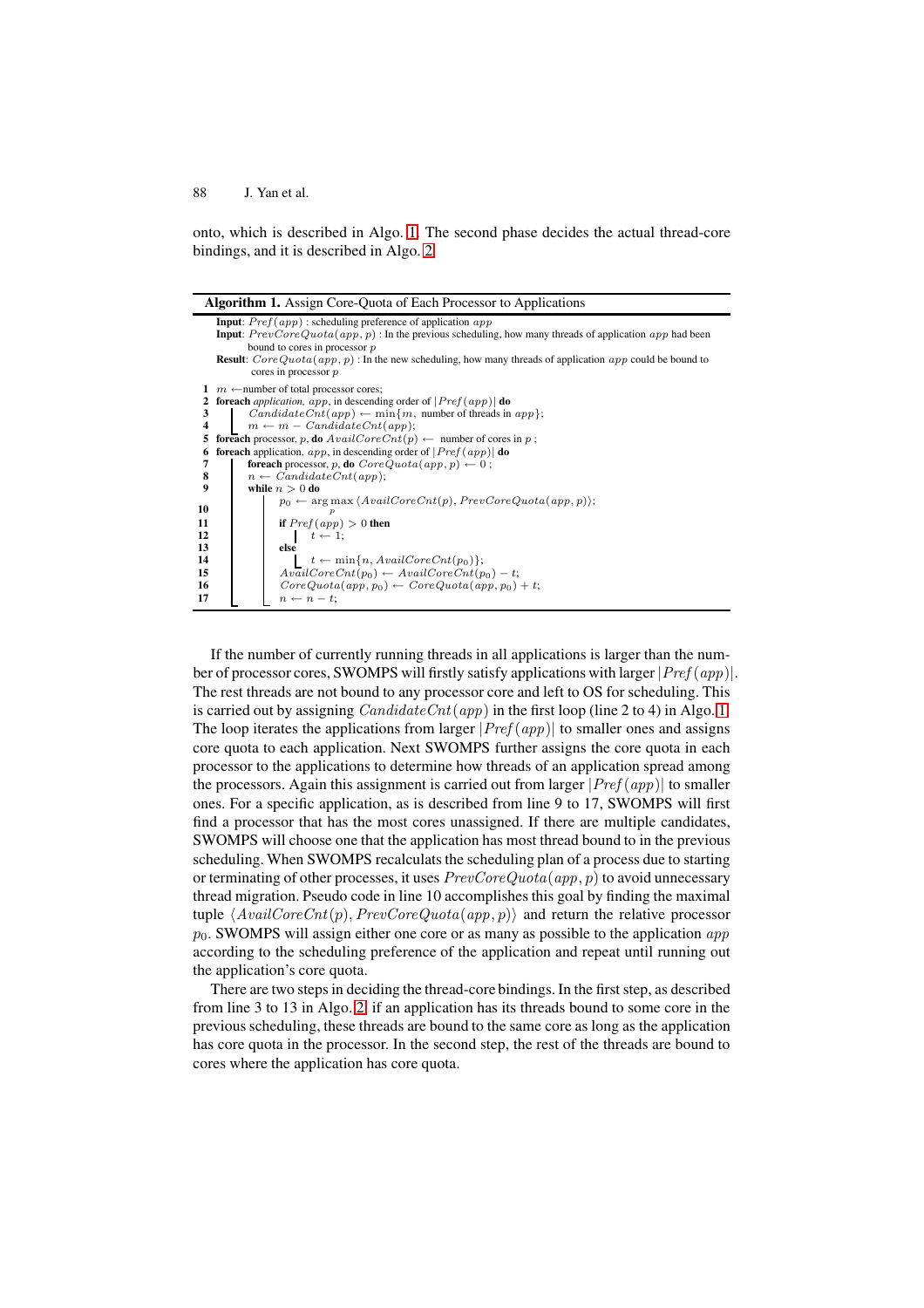<span id="page-6-1"></span>

# **4 SWOMPS Evaluation**

<span id="page-6-0"></span>We have implemented our prototype scheduler, SWOMPS, with Open64 compiler and evaluated it on a SunFire X4440 server. The configuration of the server can be found in Table 3. The server is equipped with four processors. Each processor has six cores. Each core has separated L1 and L2 caches, and the 6 cores share the L3 cache. The four processors are configured in NUMA architecture. Each processor has 12G local memory. The operating system is Red Hat Enterprise Linux Server 5.4. The version of the Linu[x k](#page-7-0)ernel is 2.6.18. The operating system allocates new page on the node where the task is running. The OpenMP runtime library is the default library used in Open64 of revision 2722.

We use benchmarks in SpecOMP 2001 test suite in our evaluation. Scheduling preference of each benchmark is set to the performance improvement when the application is properly scheduled. For example, as showed in Tab. 2, *324.apsi* prefers gatherscheduling, the performance improvement is 8*.*26%, so its scheduling preference is set to 8. While *312.swim* prefers scatter-scheduling, the performance improvement is  $114.48\%$ , so its scheduling preference is set to  $-114$ . Here we assume that users know application's running characteristic well when it is run ex[clu](#page-2-0)sively and the scheduler can be guided by users.

### **4.1 Pairwise Execution**

We firstly evaluate the scheduler by concurrently running two applications, each application with 12 threads. We sum up the execution time of the two benchmarks and compare it with the same test without SWOMPS' scheduling. We tested every pair of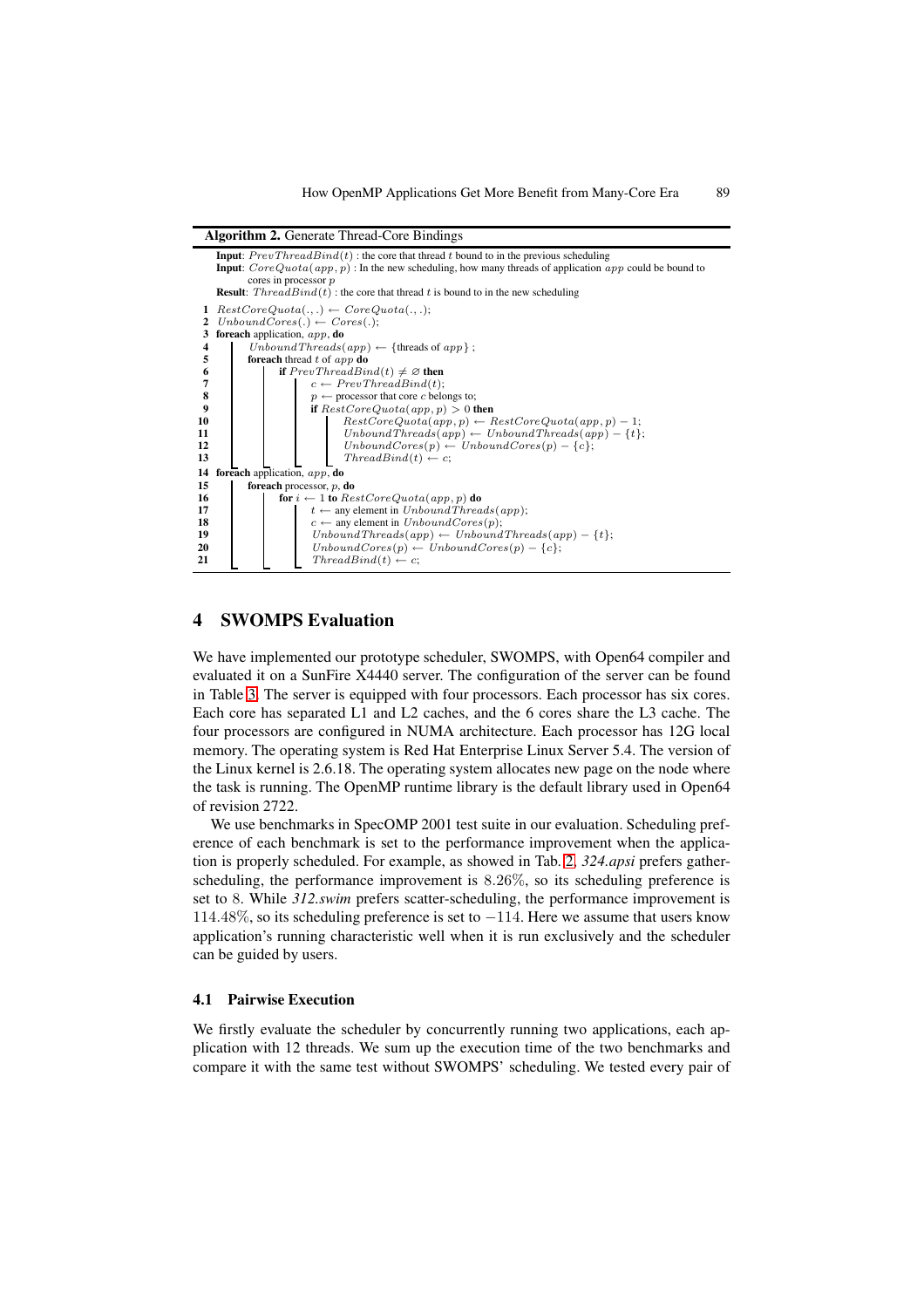<span id="page-7-0"></span>

| Number of Sockets                  |                      |
|------------------------------------|----------------------|
| Processor                          | AMD Opteron 8431     |
| Number of Cores                    | $6$ -core $\times$ 4 |
| L1 Cache Configuration             | $64K\times6$         |
| L <sub>2</sub> Cache Configuration | $512K\times6$        |
| L3 Cache Configuration             | 6M, Shared           |
| Memory Configuration               | $12G \times 4$       |

**Table 3.** Experimenting Platform Configuration

the 11 benchmarks in SpecOMP 2001. Table 4 lists the performance comparison of tests with and without SWOMPS' scheduling. For each cell in the table, the benchmark listed in the head of its row and its column are the benchmarks that are concurrently executed.

**Table 4.** Performance Comparison of Tests with and without SWOMPS in Pairwise Execution

|              | Benchmark 310. wupwise 312. swim 314. mgrid 316. applu 318. galgel 320. equal e 324. apsi 326. gafort 328. fma3d 330. art |          |      |      |      |      |      |      |      |      |
|--------------|---------------------------------------------------------------------------------------------------------------------------|----------|------|------|------|------|------|------|------|------|
| $312$ .swim  | .24                                                                                                                       |          |      |      |      |      |      |      |      |      |
| 314.mgrid    | 1.27                                                                                                                      | .24      |      |      |      |      |      |      |      |      |
| $316$ .applu | 1.11                                                                                                                      | $.15$ F  | 1.23 |      |      |      |      |      |      |      |
| 318.galgel   | 1.15                                                                                                                      | .081     | .24  | 1.04 |      |      |      |      |      |      |
| 320.equake   | 1.17                                                                                                                      | $1.3\Pi$ | . 36 | 1.32 | 1.11 |      |      |      |      |      |
| 324.apsi     | 1.05                                                                                                                      | .28      | .46  | 1.04 | 1.00 | 1.13 |      |      |      |      |
| 326.gafort   | 1.17                                                                                                                      |          | 1.05 | 1.08 | 1.07 | 1.02 | 1.12 |      |      |      |
| 328.fma3d    | 1.15                                                                                                                      |          | 1.31 | 13   | .091 | .26  | 1.06 | 1.19 |      |      |
| 330.art      | 1.28                                                                                                                      | .29      | 1.41 | 1.03 | 1.01 | 1.22 | 1.13 | 1.23 | 1.15 |      |
| $332$ .ammp  | 1.12                                                                                                                      | .40      | 1.13 | 1.16 | 1.11 | 1.13 | 1.07 |      | 1.04 | 1.17 |

Performance improvement can be observed in 54 out of the 55 testings, except the testing of *<324.apsi, 318.galgel>*. The maximum performance improvement is 46*.*3% (*<324.apsi, 314.mgrid>*). And the average improvement is 16*.*5%. SWOMPS showed its efficiency for two concurrently running applications.

### **4.2 Task Queue Simulation**

To further evaluate SWOMPS, we test it in a more complicated running circumstance. We simulates a task queue. Benchmarks enter the queue in a random order, and the time interval between two successively entered benchmarks yields to exponential distribution. The expected value of the distribution is set to 360 with the intent of the queue being empty occasionally. There are at most three applications running currently. Each application has a random number of threads, either 6, 8 or 10. The benchmarks are also from SpecOMP 2001.

In addition to compare testing with and without SWOMPS' scheduling we also compare SWOMPS with a non system-wide scheduler implementation. We evaluate whether the lightweight, non system-wide implementation could be an alternative of SWOMPS. In the non system-wide implementation, the scheduler is linked to the application and becomes a part of it. There is no coordination between different applications. The scheduler can only schedule the application it belongs to. It schedules the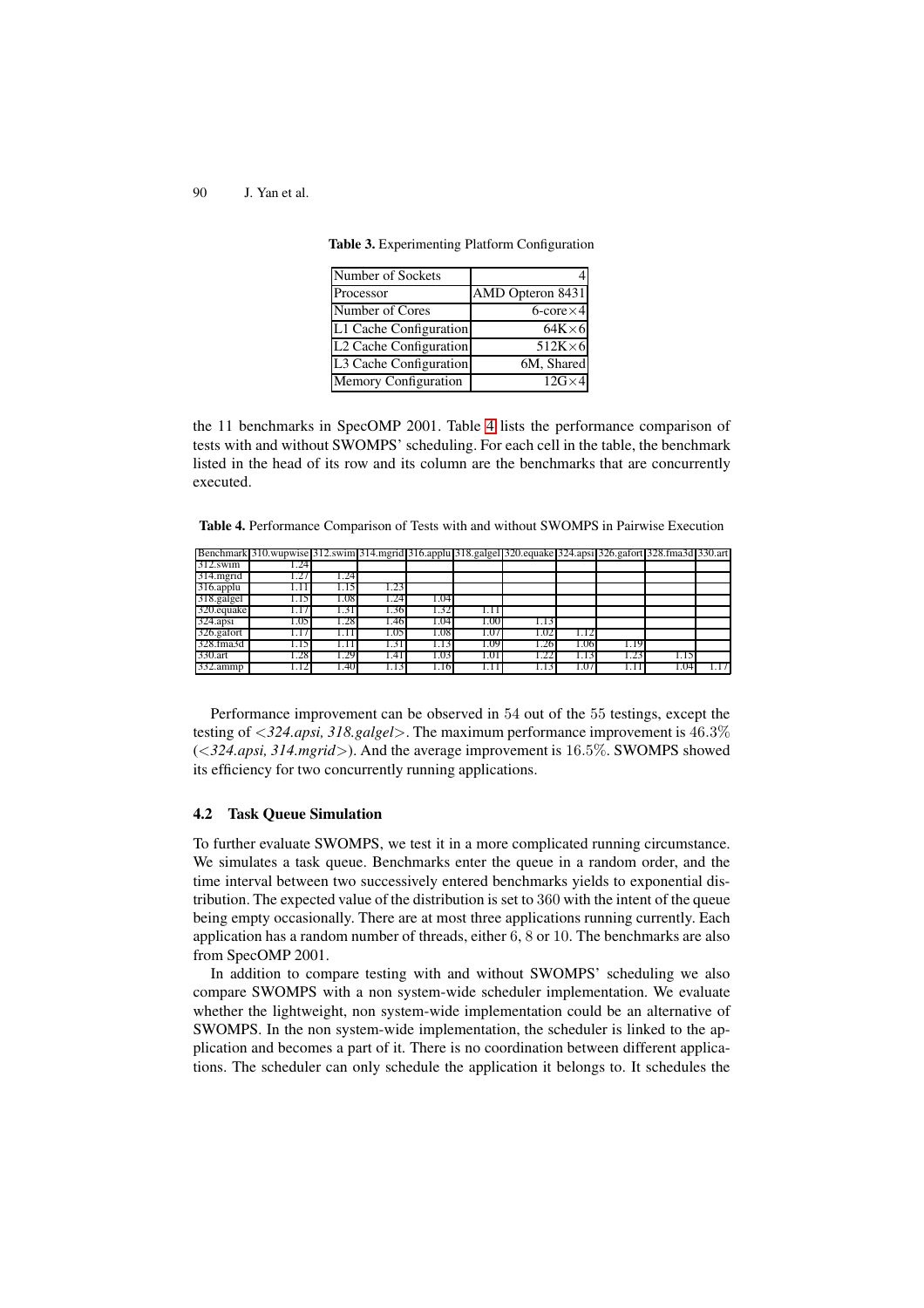application according to the system state when the application starts execution. And that scheduling will not change till the application terminates.

We run each task queue test three times under different scheduling schemas: no scheduling, non system-wide scheduling and SWOMPS scheduling. We totally generated 10 task queue tests. Figure 3 shows the sum of execution time of the 11 benchmarks in each task queue test. Bars labeled with *No Scheduling* are the results of tests without any scheduling. Bars labeled with *Non SysWide* are the results of tests with non system-wide scheduling. And bars labeled with *SWOMPS* are the results of tests with SWOMPS scheduling.



**Fig. 3.** Sum of Benchmark Execution Time in 10 Random Tests

Both the *Non SysWide* and *SWOMPS* scheduling outperform *No Scheduling* in all the 10 tests. The maximum time reduction is 24%, observed in test 3, for both *Non SysWide* and *SWOMPS*. The minimum time reduction is observed in test 10, 3% for *Non SysWide* and 8% for *SWOMPS*. The average time reduction are 12% for *Non SysWide* and 16% for *SWOMPS*. SWOMPS showed its efficiency in complicated circumstance too.

*SWOMPS* outperforms *Non SysWide* scheduling. Coordinating concurrently running application system-widely can make better use of hardware resources. Deeper comparisons indicate that system-wide scheduling is necessary in two circumstances, 1) when scheduling preferences of different application conflicts and 2) when an application terminates and more cores are available.

# **5 Comparison of Exclusive and Concurrent Running Model**

In this section, we study the impact of concurrently running multiple applications. There are two concerns in our study, 1) throughput, measured by the reciprocal of the time needed to finish a group of task, and 2) performance of individual application in the concurrent execution.

We firstly enumerate every pair of the 11 benchmarks in SpecOMP 2001 as a task group. The two benchmarks first run exclusively, one after the other. Benchmarks *312.swim, 314.mgrid, 318.galgel* and *320.equake* are executed with 12 threads as their performances are better with 12 threads than with 24 threads. Then the two benchmarks are executed concurrently under SWOMPS' scheduling, each benchmark with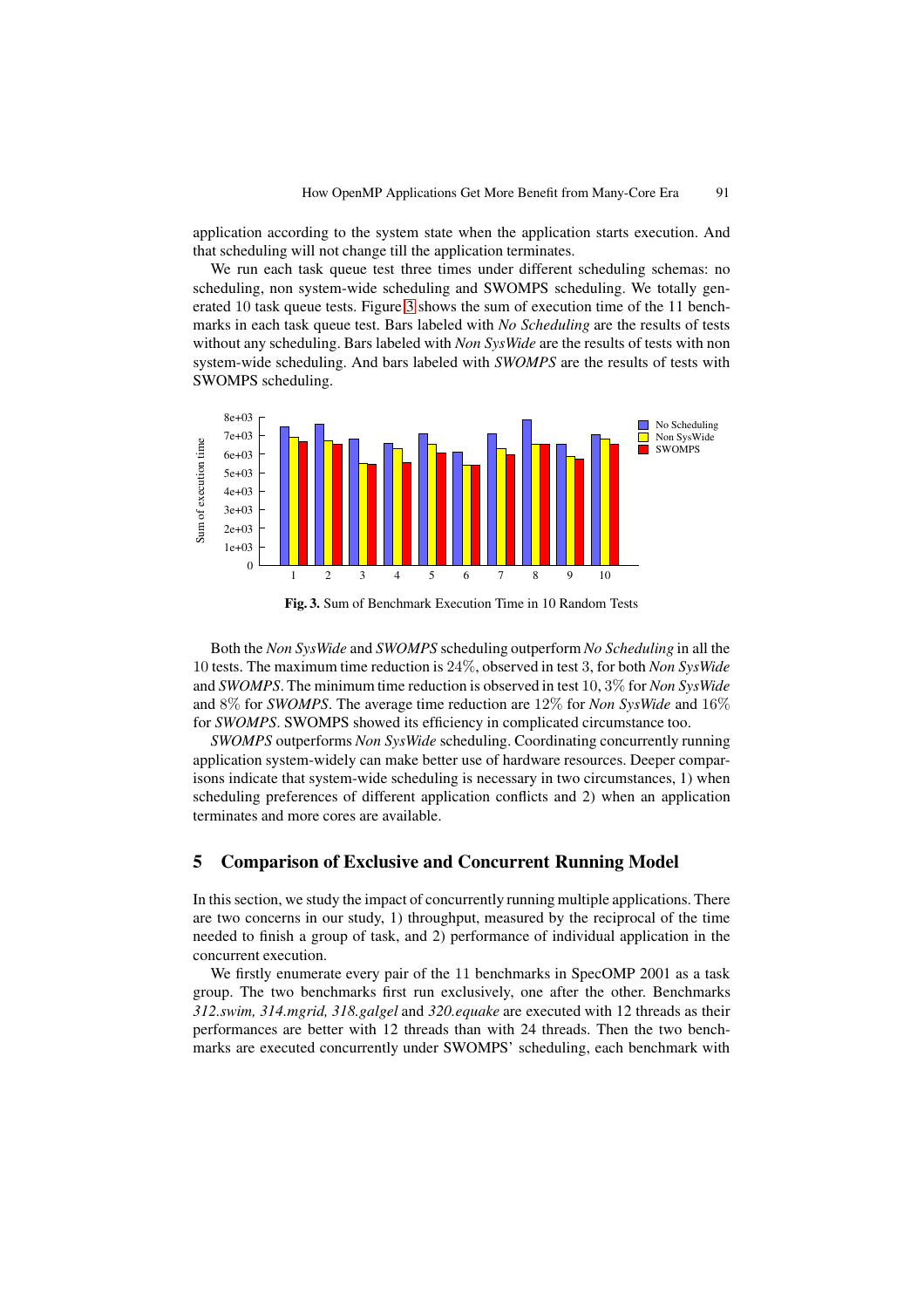#### **Table 5.** Throughput and Performance Study of Pairwise Execution

(a) Throughput comparison between exclusively execution and pairwise execution with 12 threads for each application

<span id="page-9-0"></span>

|              | Benchmark 310. wupwise 312. swim 314. mgrid 316. applu 318. galgel 320. equal et 324. apsi 326. gafort 328. fma3d 330. art |               |                     |      |      |      |      |       |      |      |
|--------------|----------------------------------------------------------------------------------------------------------------------------|---------------|---------------------|------|------|------|------|-------|------|------|
| $312$ .swim  | 1.08                                                                                                                       |               |                     |      |      |      |      |       |      |      |
| $314$ .mgrid | 1.18                                                                                                                       | 1.07          |                     |      |      |      |      |       |      |      |
| $316$ .applu | 1.01                                                                                                                       | 1.06          | 1.07                |      |      |      |      |       |      |      |
| 318.galgel   | 1.09                                                                                                                       | 1.00          | 1.18                | 0.97 |      |      |      |       |      |      |
| 320.equake   | 1.02                                                                                                                       | 1.13          | $1.13$ <sup>T</sup> | . 07 | 0.91 |      |      |       |      |      |
| 324.apsi     | 1.07                                                                                                                       | $.25^{\circ}$ | .201                | 1.14 | 0.92 | 1.07 |      |       |      |      |
| 326.gafort   | 0.99                                                                                                                       | 1.01          | 1.04                | 0.96 | 1.11 | 0.81 | 0.94 |       |      |      |
| 328.fma3d    | 1.22                                                                                                                       | .20           | 1.22                | I.I5 | 1.07 | 1.08 | 1.11 | 0.95  |      |      |
| 330.art      | .26                                                                                                                        | .201          | 1.24                | .22  | .06  | 1.17 | 1.27 | 0.97  | 1.31 |      |
| $332$ .ammp  | 1.05                                                                                                                       | 1.061         | .25                 | 0.93 | .27  | 0.89 | 0.90 | 1.14- |      | 1.03 |

(b) Performance reduction of individual benchmark due to concurrent execution

<span id="page-9-1"></span>

|              | Benchmark 310.wupwise 312.swim 314.mgrid 316.applu 318.galgel 320.equake 324.apsi 326.gafort 328.fma3d 330.art |        |        |       |        |        |        |        |          |       |
|--------------|----------------------------------------------------------------------------------------------------------------|--------|--------|-------|--------|--------|--------|--------|----------|-------|
| $312$ .swim  | 17, 65                                                                                                         |        |        |       |        |        |        |        |          |       |
| $314$ .mgrid | 14. 58                                                                                                         | 40.35  |        |       |        |        |        |        |          |       |
| $316$ .applu | 30, 54                                                                                                         | 58, 33 | 49.26  |       |        |        |        |        |          |       |
| 318.galgel   | 22, 42                                                                                                         | 45, 14 | 43.16  | 35.32 |        |        |        |        |          |       |
| 320.equake   | 28, 36                                                                                                         | 68, 12 | 53, 7  | 52.28 | 38.27  |        |        |        |          |       |
| 324.apsi     | 47.34                                                                                                          | 61.4   | 52.3   | 55.25 | 38.27  | 45.22  |        |        |          |       |
| 326.gafort   | 39, 54                                                                                                         | 56.31  | 56, 35 | 45.41 | 43, 33 | 41, 50 | 32.50  |        |          |       |
| 328.fma3d    | 30.44                                                                                                          | 57, 21 | 43, 15 | 43.34 | 32, 27 | 28, 33 | 28, 44 | 44.44  |          |       |
| 330.art      | 33, 35                                                                                                         | 63.8   | 54, 8  | 46.25 | 35, 23 | 28, 26 | 23, 38 | 35, 39 | 36, 27   |       |
| $332$ .ammp  | 34, 42                                                                                                         | 53, 1  | 52, 6  | 46.21 | 34, 24 | 34, 36 | 34, 37 | 34, 44 | 34. 41 I | 34.30 |

12 threads. We normalize the throughput of the concurrent run with respect to the exclusive run and the results are listed in Table 5a. In 43 of the 55 tests, concurrent run achieves better throughput. The best throughput improvement is 31% and the average throughput improvement is 9%.

We also tested concurrent run without SWOMPS' scheduling. Due to space limit, the detail of the result is not presented. In th[ose](#page-9-0) tests, none of the concurrent run has better throughput. The average throuughput decreases by 32%. Simply running multiple applications concurrently does not guarantee throughput improvement.

We compare the performance of individual benchmark between exclusive run and concurrent run. The results are listed in Table 5b. For example, "17, 65" in the second row and second column indicates that, compared with exclusive run, when *312.swim*

<span id="page-9-2"></span>

<span id="page-9-3"></span>**Fig. 4.** Throughput and Performance Study of Task Group with 11 Benchmarks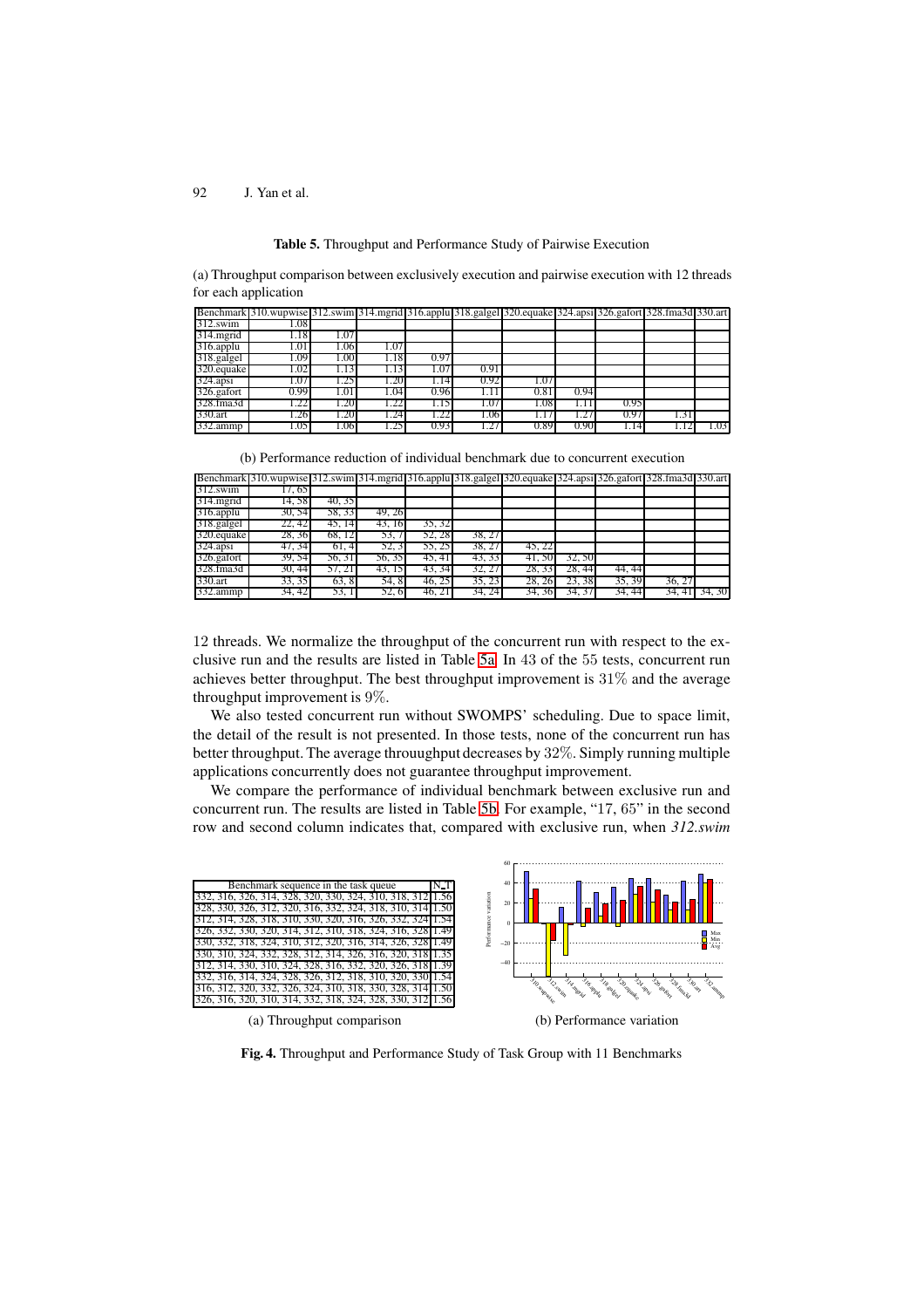and *310.wupwise* run concurrently, performance of *312.swim* decreases 15%, and performance of *310.wupwise* decreases 65%. In the 110 comparisons, 90 of them are less than 50%, and the average performance decrease is 35*.*6%. This result is better than expected considering only half of the threads running and the L3 cache and memory bandwidth are shared among two benchmarks.

We next use all the 11 benchmarks as a task group. The 11 benchmarks enter a task queue in a random order. In the exclusive run, benchmarks *312.swim, 314.mgrid, 318.galgel* and *320.equake* are executed with 12 threads, others are executed with 24 threads. At the same time, only one benchmark is running. In the concurrently run, each benchmark runs with 12 threads. At the same time, there are two benchmarks running. When a benchmark terminates, the next benchmark in the task queue starts execution immediately. We tested 10 randomly generated testings and normalize the throughput of the concurrent run with respect to the exclusive run. Figure 4a lists the order of the 11 benchmarks in the queue in the first column. The second column lists the normalized throughput. On average, concurrently run has 49% improvement in throughput.

Figure 4b shows the performance variations of concurrent run compared with exclusive run. Bars labeled with *Max* give the maximum performanc[e de](#page-9-2)crease of concurrent run in the 10 tests. Bars labeled with *Min* are the minimum performance decrease. Bars labeled with *Avg* are the average performance decrease. A negative value means benchmark run[s fa](#page-9-3)ster in the concurrent run. Significant performance improvements have been observed in the concurrent run of benchmark *312.swim* and *314.mgrid*. A further study shows the major source of the improvement is thread binding. As we can see form the figure, the average performance decrease of the 11 benchmark are all less than 50%.

These experiments show that concurrent running model outperforms exclusive running model in throughput, especially if there are many tasks. Meanwhile, concurrent running will slow down the applications but they are reasonable.

# **6 Related Work**

Many researches [1,2,3,4,5,6] have been carried out to improve the performance of OpenMP applications on multi-core system. Truong et al. [1] seek to improve scalability from implementation aspect. Their work introduces *thread subteams* to overcome the thread mapping problem and enhance modularity. Noronha et al. [2] study the benefits from using large [pa](#page-11-0)[ge](#page-11-1) [s](#page-11-2)[up](#page-11-3)[p](#page-11-4)[or](#page-11-5)t for OpenMP applications. Terboven et al. [4] improve data and thread affinity of OpenMP programs on multi-c[or](#page-11-0)e system by binding thread to thread cores and allocate memory with *next touch* strategy. A series of papers [3,5,6] from Broquedis et al. introduce a runtime system that transpos[e a](#page-11-1)ffinities of thread teams into scheduling hints. With the help of the introduced *BubbleSche[d](#page-11-3)* platform, they propose scheduling strategy suited to irregular and massive nested parallelism over hierarchical architectures. They also propose a NUMA-aware memory mana[ge](#page-11-2)[m](#page-11-4)[ent](#page-11-5) subsystem to facilitate data affinity exploitation.

To the authors' knowledge, there was no study about improving concurrently running multiple OpenMP applications.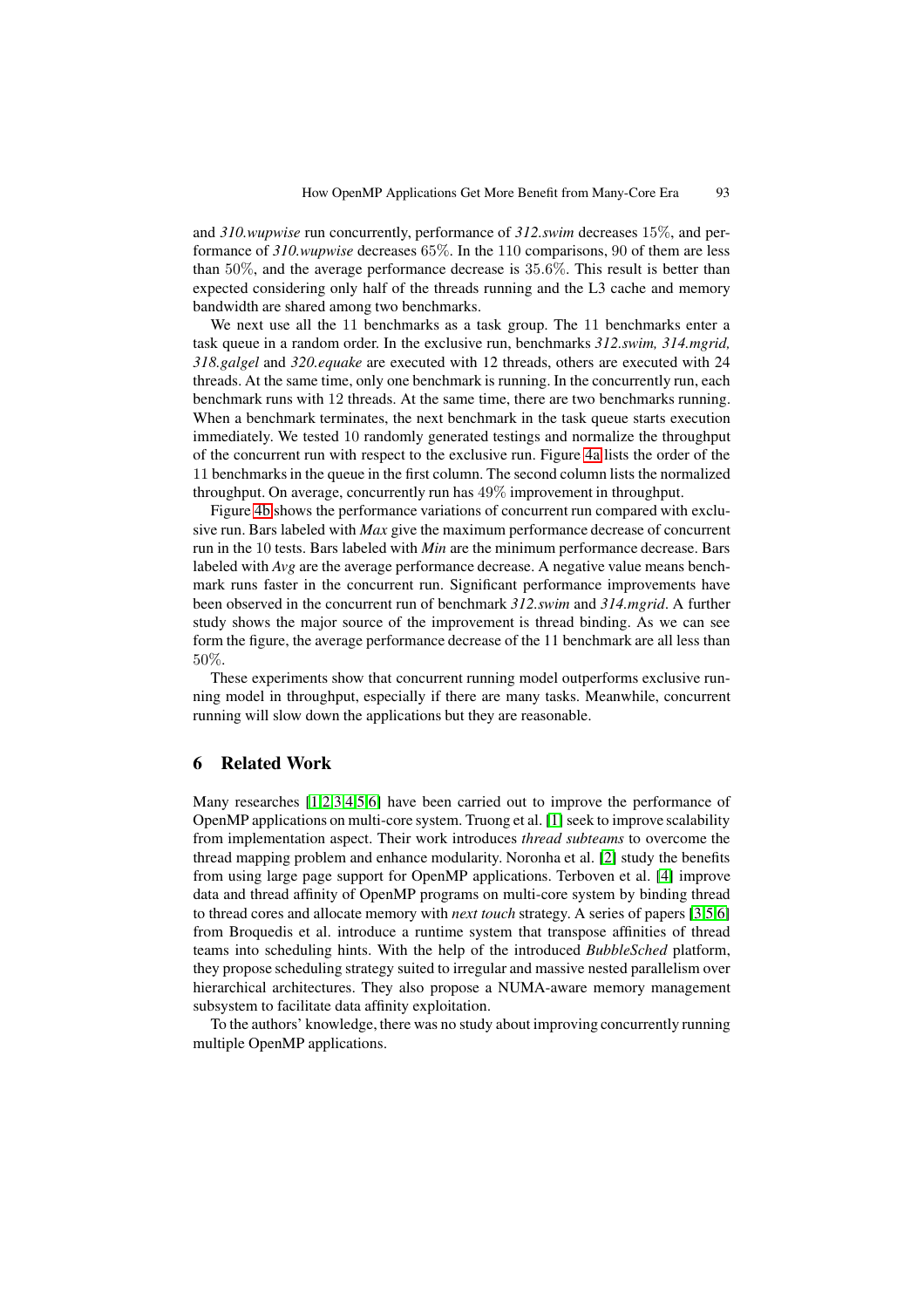# **7 Conclusion**

Restrictions of heating and power consumption has converted the effect of Moore's law from increasing the performance of a single-core processor to the number of cores in a processor. More and more cores will be available in one processor. However, a preliminary experimental study of the scalability of OpenMP applications shows that OpenMP applications cannot efficiently utilize the increasing processor cores in general. Concurrently running multiple OpenMP applications will become a common usage model.

In the NUMA architecture with multi-core processors, the processor cores are asymmetric. How the threads of the concurrently running OpenMP applications are distributed on the processor cores is important to the performance of all the current applications. In this paper, we proposed a system-wide scheduler, SWOMPS, to help schedule the threads on the processor cores. The scheduler makes its decision based on underlying hardware configuration as well as the hints of scheduling preference of each application. Experiment results shows that SWOMPS is efficient in improving the whole system performance. We also compared the exclusive running and concurrent running with SWOMPS. In various experimental comparisons, concurrent execution outperforms in throughput, meanwhile the performance slowdown of individual application in concurrent execution is reasonable.

# **References**

- <span id="page-11-0"></span>1. Chapman, B.M., Huang, L.: Enhancing OpenMP and its implementation for programming multicore systems. In: Bischof, C.H., Bücker, H.M., Gibbon, P., Joubert, G.R., Lippert, T., Mohr, B., Peters, F.J. (eds.) PARCO. Advances in Parallel Computing, vol. 15, pp. 3–18. IOS Press, Amsterdam (2007)
- <span id="page-11-1"></span>2. Noronha, R., Panda, D.K.: Improving scalability of OpenMP applications on multi-core systems using large page support. In: IPDPS, pp. 1–8. IEEE, Los Alamitos (2007)
- <span id="page-11-2"></span>3. Thibault, S., Broquedis, F., Goglin, B., Namyst, R., Wacrenier, P.A.: An efficient OpenMP runtime system for hierarchical architectures. In: Chapman, B., Zheng, W., Gao, G.R., Sato, M., Ayguadé, E., Wang, D. (eds.) IWOMP 2007. LNCS, vol. 4935, pp. 161–172. Springer, Heidelberg (2008)
- <span id="page-11-3"></span>4. Terboven, C., an Mey, D., Schmidl, D., Jin, H., Reichstein, T.: Data and thread affinity in OpenMP programs. In: MAW '08: Proceedings of the 2008 workshop on Memory access on future processors, pp. 377–384. ACM, New York (2008)
- <span id="page-11-4"></span>5. Broquedis, F., Diakhaté, F., Thibault, S., Aumage, O., Namyst, R., Wacrenier, P.A.: Scheduling dynamic OpenMP applications over multicore architectures. In: Eigenmann, R., de Supinski, B.R. (eds.) IWOMP 2008. LNCS, vol. 5004, pp. 170–180. Springer, Heidelberg (2008)
- <span id="page-11-5"></span>6. Broquedis, F., Furmento, N., Goglin, B., Namyst, R., Wacrenier, P.A.: Dynamic task and data placement over numa architectures: An OpenMP runtime perspective. In: Müller, M.S., de Supinski, B.R., Chapman, B.M. (eds.) IWOMP 2009. LNCS, vol. 5568, pp. 79–92. Springer, Heidelberg (2009)
- 7. Hanawa, T., Sato, M., Lee, J., Imada, T., Kimura, H., Boku, T.: Evaluation of multicore processors for embedded systems by parallel benchmark program using OpenMP. In: Müller, M.S., de Supinski, B.R., Chapman, B.M. (eds.) IWOMP 2009. LNCS, vol. 5568, pp. 15–27. Springer, Heidelberg (2009)